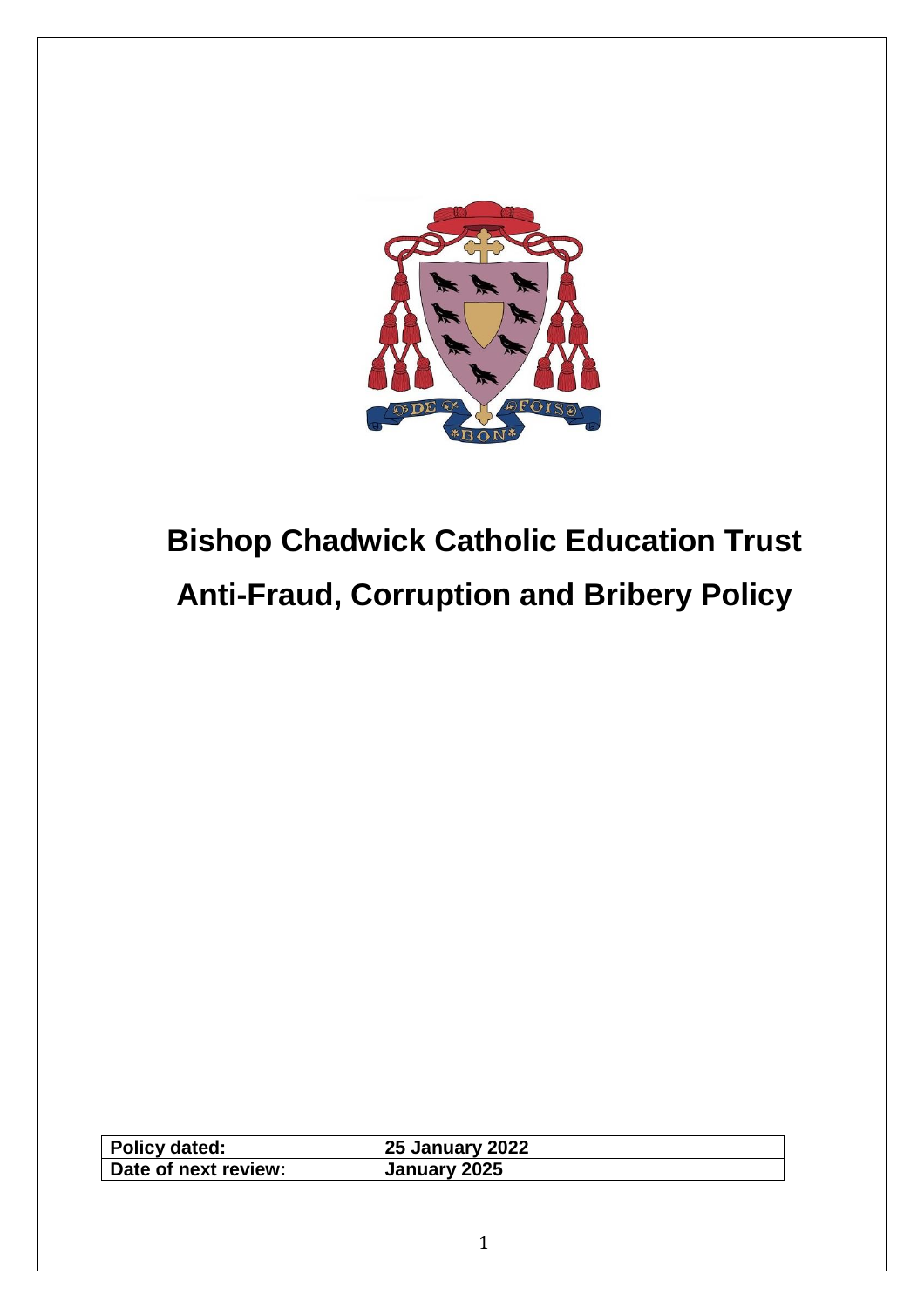## **Introduction**

Bishop Chadwick Catholic Education Trust (the "Trust") is committed to operating with the highest ethical standards and acting with integrity in all activities. The risks of fraud, theft, irregularity and cyber-crime are taken seriously, and proportionate controls will be implemented to mitigate the risks.

This policy sets out our responsibilities regarding the prevention of fraud and corruption, and the promotion of an ethical culture. The policy also sets out the procedures that will be followed where fraud or corruption are discovered or suspected.

This policy has due regard to all relevant legislation and statutory guidance including, but not limited to, the following:

- Bribery Act 2010
- Fraud Act 2006
- Companies Act 2006
- Public Interest Disclosure Act 1998
- Charities Act 2011
- Proceeds of Crime Act 2002
- Terrorism Act 2000
- ESFA (2021) 'Academy trust handbook 2021' (ATH)

This policy operates in conjunction with the following policies:

- Whistleblowing Policy
- **Finance Policy**
- **Gifts and Hospitality Policy**
- Staff Code of Conduct
- **Data Protection Policy**
- Information & Cyber Security Policy
- **Staff Expenses Policy**
- Complaints Policy
- Risk Management Policy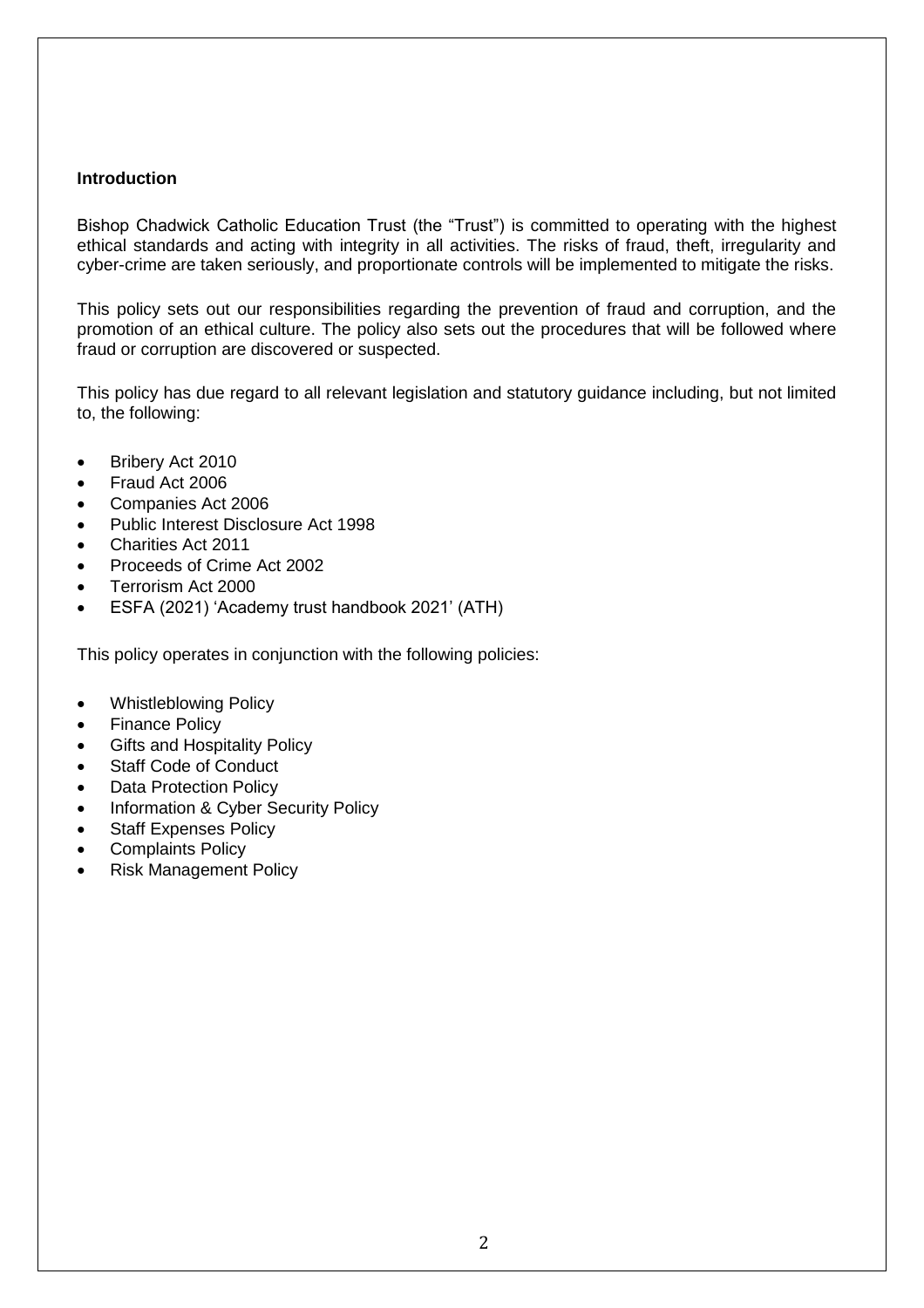# **Definitions**

**Fraud** is a criminal offence, which is defined in the Fraud Act 2006 as:

- Deceiving through false representation.
- Failing to disclose information where there is a legal duty to do so.
- Abusing a position of trust.

**Corruption** is the offering, giving, soliciting or accepting of any inducement or reward which may influence the actions taken by the body, its members or officers.

**Theft** is dishonestly appropriating property belonging to another with the intention of permanently depriving the other of it.

**Bribery** is defined by the Bribery Act 2010 as inducement for an action which is illegal, unethical or a breach of trust. Inducements can take the form of gifts, loans, fees, rewards or other advantages.

In this policy, 'fraud' will be used to refer to all the definitions outlined above.

Examples of what could constitute fraud include, but are not limited to, the following:

- Theft of cash
- Substitution of personal cheques for cash
- Travelling and subsistence claims for non-existent journeys or events, or inflating claims
- Manipulating documentation to increase salaries
- Payment of invoices for goods received by an individual rather than the academy
- Unauthorised borrowing of equipment
- Failure to declare a conflict of interest
- Concealing a generous gift or reward
- Creation of false documentation

Some actions and behaviours may give cause for concern, arouse suspicion and possibly indicate fraudulent activity. These are outlined in Appendix 1. The list provided in Appendix 1 is not exhaustive; fraud can take many different forms. All employees will be vigilant to the indicators of fraud.

# **Scope of Policy**

The Policy Statement applies to all Directors and Governors of the Trust, and all employees (full time, part time, temporary and casual) who work for the Trust.

The Trust expects that individuals and organisations (e.g. partners, suppliers, contractors, and service providers) with which it deals will act with integrity and without thought or actions involving fraud and corruption. Where relevant, the Trust will include appropriate clauses in its contracts about the consequences of fraud, bribery and corruption. Evidence of such acts is most likely to lead to a termination of the particular contract and will normally lead to prosecution.

The Trust recognises the importance of the seven principles of public life defined by the Nolan Committee 1995, and expects all governors, employees and those acting as its agents to conduct themselves according to them. The seven principles are worthy of being read by all;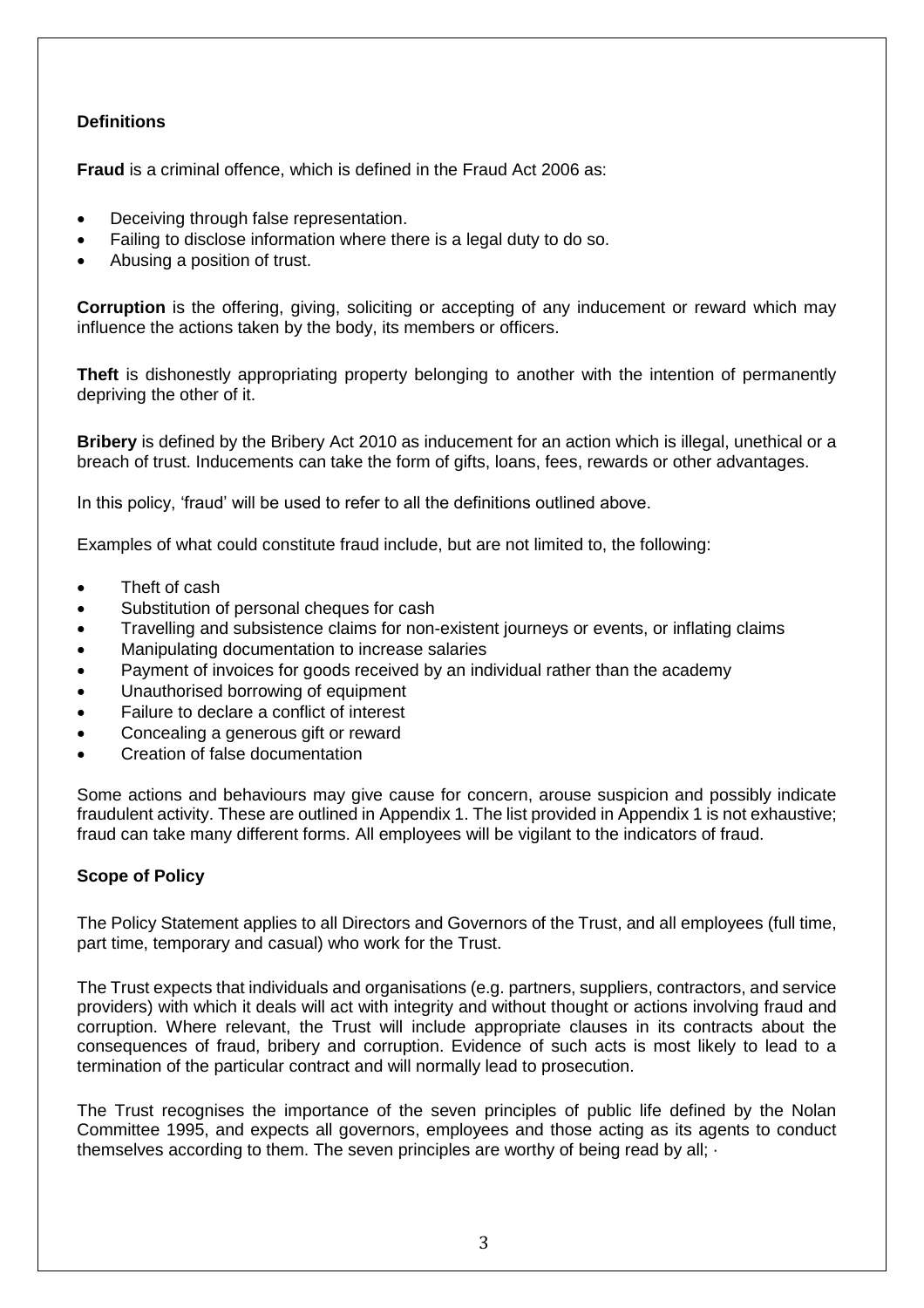- **Honesty** Holders of public office have a duty to declare any private interests relating to their public duties and to take steps to resolve any conflicts arising in a way that protects the public interest,
- **Integrity** Holders of public office should not place themselves under any financial or other obligation to outside individuals or organisations that might influence them in the performance of their official duties,
- **Selflessness** Holders of public office should take decisions solely in terms of the public interest. They should not do so in order to gain financial or other material benefits for themselves, their family, or their friends.
- **Objectivity** In carrying out public business, including making public appointments, awarding contracts, or recommending individuals for rewards and benefits, holders of public office should make choices on merit,
- **Openness** Holders of public office should be as open as possible about all the decisions and actions that they take. They should give reasons for their decisions and restrict information only when the wider public interest clearly demands
- **Accountability** Holders of public office are accountable for their decisions and actions to the public and must submit themselves to whatever scrutiny is appropriate to their office, ·
- **Leadership** Holders of public office should promote and support these principles by leadership and example

Through observance of these principles the Trust requires the Directors, Governors and employees and its agents to be alert to the possibility of fraud, corruption and dishonesty in all their dealings.

The Trust also requires that those employees responsible for its systems and procedures should design and operate systems and procedures which endeavour to minimise losses due to fraud, corruption, and other dishonest action and abuse.

# **Culture & stance against fraud & corruption**

The Trust is determined that the culture and tone of the organisation will be one of honesty and opposition to fraud and corruption of any kind.

The Trust expects that the Directors and Local Governing Committees and its employees at all levels will lead by example in ensuring adherence to legal requirements, financial rules, codes of conduct and prescribed procedures and practices.

The Trust implements and maintains systems of accountability and control to ensure that its resources are properly applied in the way it intended. These systems include, as far as is practical, adequate internal controls to detect not only significant errors but also importantly, fraud and corruption.

The Directors are responsible for overseeing internal control and financial management.

# **Raising Concerns**

Directors, Governors and employees are an important element in the Trust's defence against fraud and corruption; they are expected to raise any concerns that they may have on these issues where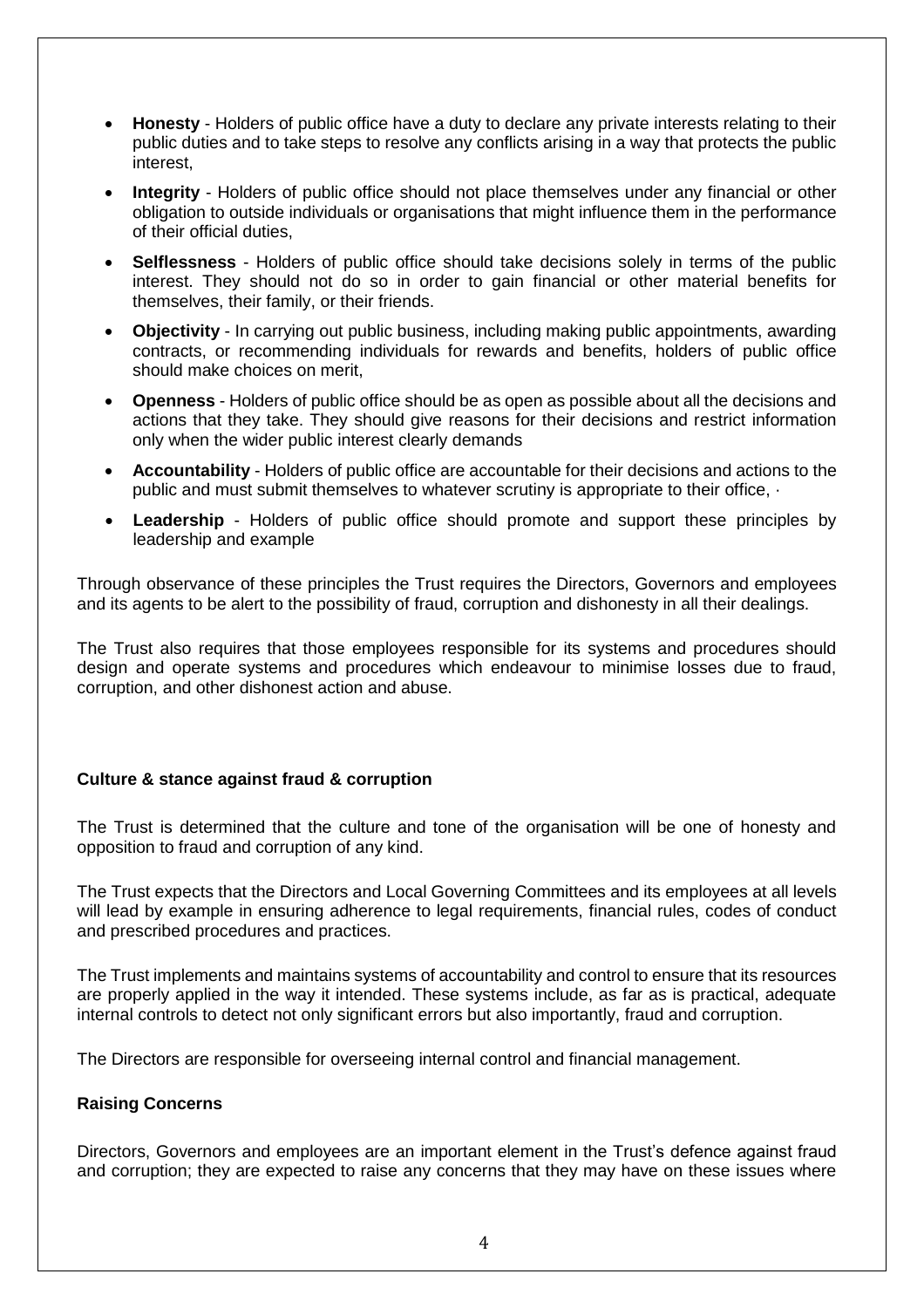they are associated with the Trust's activities.

The Trust's senior management and directors, will be robust in dealing with financial malpractice of any kind.

Directors, Governors and employees of the Trust should follow the guidance issued in the Trust's Whistleblowing Policy.

Reports will be initially investigated by the headteacher and chief financial officer, who will ascertain the facts of the report, seeking HR and legal advice as necessary. The headteacher will notify the chair of trustees of any serious financial irregularities at the first opportunity following the completion of an initial investigation.

Following the initial investigation, the matter will be reported to the audit and risk committee who will undertake the management of the investigation. When a report has been escalated to the audit and risk committee, the individual(s) the allegation has been made against will be informed of the investigation. They will not be informed of who made the allegation.

In undertaking an investigation of a report, the audit and risk committee will:

- conduct an investigation to gather factual information and reach an initial view as to whether further action is required.
- collect relevant evidence, interview all relevant people and analyse any related documentation.
- decide if the evidence suggests that the allegation or concern is proven.
- recommend any changes to the internal controls in light of the findings.
- determine whether the findings, conclusions and any recommendations arising from the investigation should be reported to the chair of trustees.
- if further investigations are required, determine which outside agencies should be involved, e.g. auditors or the police.

The audit and risk committee will, where possible, quantify any potential or actual financial loss and ensure steps are taken at an early stage to prevent further loss occurring. The audit and risk committee will notify the academy's external auditor of any cases it is investigating, and of the outcome of these cases.

All concerns and reports will be taken seriously and investigated in line with the process outlined above. Reporters will be asked to provide any evidence they have to support their allegations. Any person who makes a report will be reassured that they will not suffer recrimination as a result of raising any reasonably held suspicion.

Reports will be investigated objectively; the facts will be considered as they appear, based on the information to hand. Individuals about which a report is made will not be accused or approached directly prior to an investigation.

The academy will seek to apply appropriate criminal, civil and disciplinary sanctions to all cases of proven fraud and corruption. Where fraud involving an employee is proven, this constitutes as gross misconduct and cases will be dealt with accordingly in line with the Disciplinary Policy and Procedure.

The academy may terminate the contracts of any third party or other associated person acting on behalf of the academy where they are found to have breached this policy. Disciplinary action may be taken against employees that make malicious reports of fraud.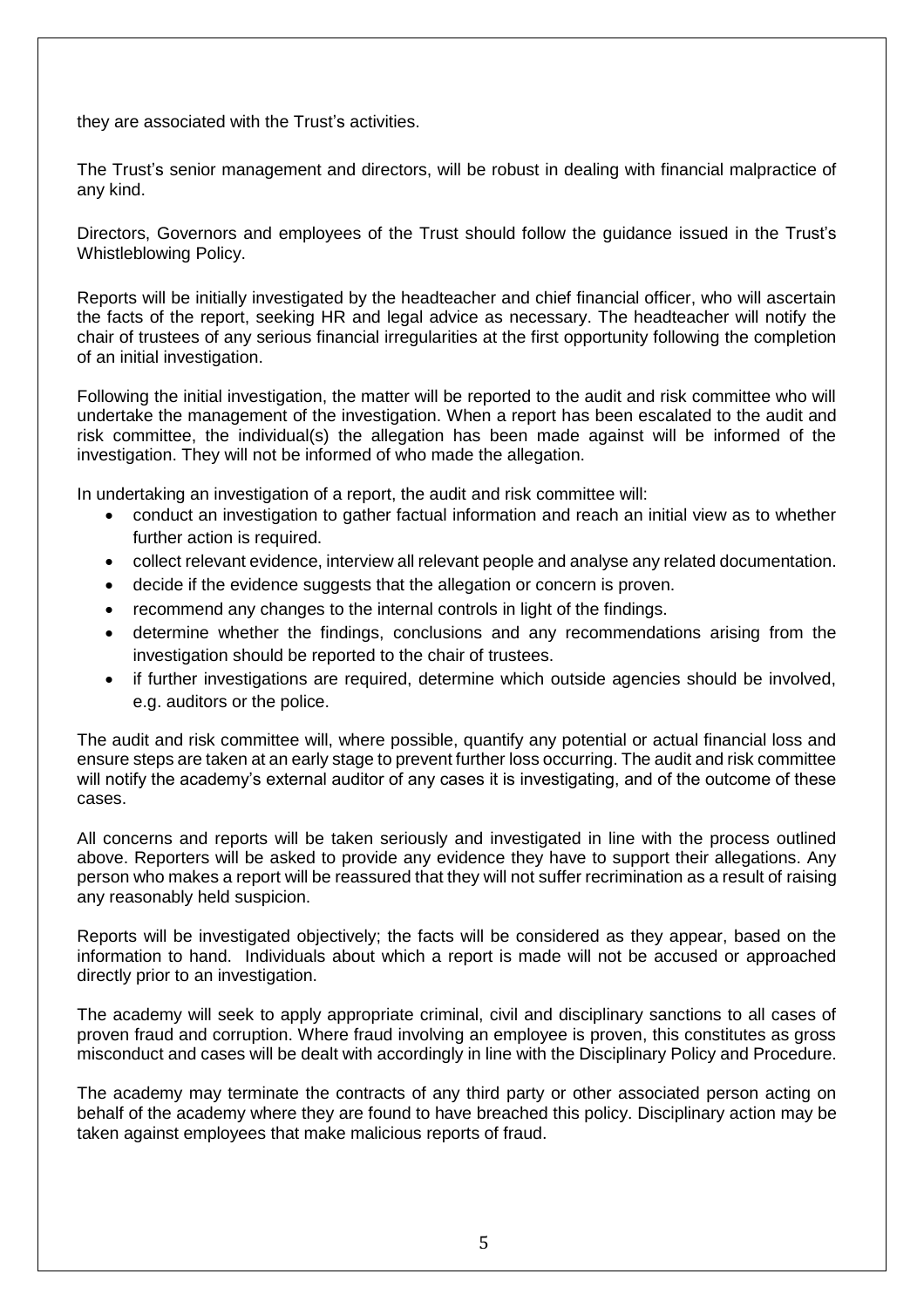Where appropriate, cases will be referred to the police in order for them to consider taking criminal action.

Following any incident of fraud, a 'lessons learned' exercise will be conducted. All individuals involved in the investigation of the case will be involved in the activity, which will aim to identify areas of internal controls or other procedures that should be improved to prevent further cases occurring.

The chair of trustees will report any instances of fraud, theft and/or irregularity exceeding £5,000 individually, or £5,000 cumulatively in any financial year, to the ESFA as soon as possible. Unusual or systematic fraud, regardless of value, will also be reported. When making a report to the ESFA, the accounting officer will provide the following information:

- Full details of the event(s) with dates
- The financial value of the loss
- Measures that have been taken to prevent recurrence
- Whether the matter was referred to the police, and, if not, the reasoning behind this
- Whether insurance or the risk protection arrangement (RPA) have offset any loss

Following a report, the ESFA may conduct or commission its own investigation into actual or potential fraud, theft or irregularity in the academy, either as a result of a notification from the academy or from other information the ESFA has received. Other authorities, including the police, may be involved in the investigation.

# **Responsibility for this Policy**

Overall responsibility for dealing with fraud lies with the accounting officer. Responsibilities of the accounting officer include:

- Overseeing the development and implementation of a system of internal controls that aim to minimise the risk of fraud.
- Overseeing the financial transactions and the development and implementation of effective financial regulations, policies and procedures to prevent losses and misuse.
- Ensuring bank accounts, financial systems and financial records are operated by more than one person.
- Ensuring resources are being managed in an ethical, efficient and economical manner.
- Ensuring that rigorous investigations of potential fraud are carried out promptly.
- Ensuring the appropriate legal and/or disciplinary action is taken where fraud is proven.
- Ensuring that appropriate action is taken to recover assets and minimise loss.
- Keeping full and accurate accounting records and producing the academy's annual accounts, including a statement on regularity, propriety and compliance.
- Advising the board of trustees in writing if action it is considering is incompatible with the Articles of Association, funding agreement or ATH, and notifying the ESFA's accounting officer if the board proceeds with action considered to be in breach.

The external auditor will be responsible for certifying whether the academy's annual accounts present a true and fair view of its financial performance and position.

The chief financial officer will be responsible for:

• Assessing the areas of the academy that are most vulnerable to fraud, in conjunction with the Accounting Officer, the Chief Operating Officer and academy Headteachers.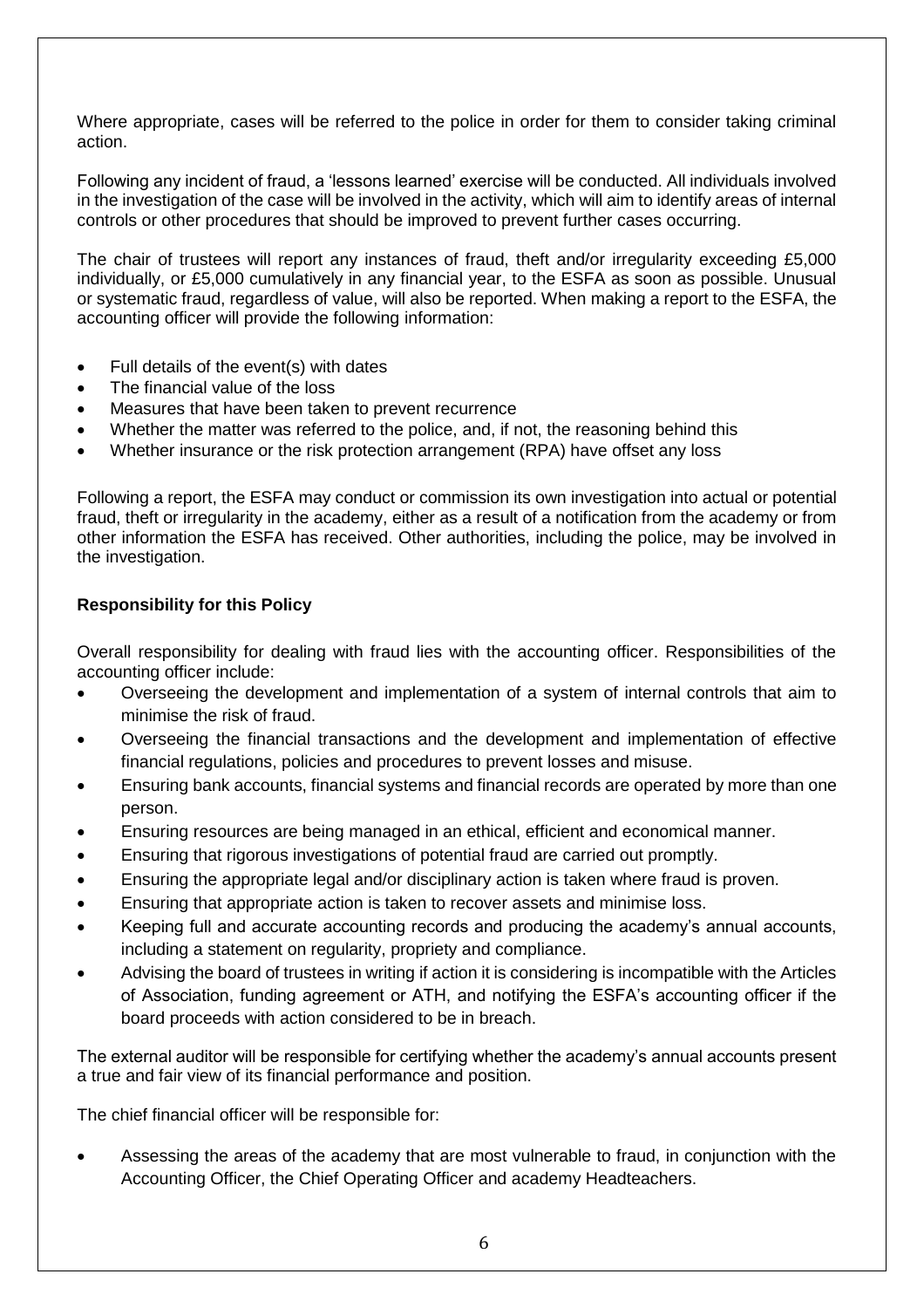- Conducting an initial investigation where a report of fraud is made, in conjunction with the Accounting Officer and relevant Headteacher.
- Contacting the ESFA to request prior approval for any transactions beyond the academy's delegation limits, and transactions that are novel, contentious or repercussive.

The chair of trustees will be responsible for receiving reports of fraud that involve the headteacher. The chair of trustees will ensure the ESFA are notified as soon as possible in relation to instances of fraud, theft and irregularity in line the Academy Trust Handbook.

Each Academy Headteacher will be responsible for:

- Assessing the areas of the academy that are most vulnerable to fraud, in conjunction with the chief financial officer.
- Receiving reports of fraud.
- Conducting an initial investigation where a report is made, in conjunction with the chief financial officer.
- Approving gifts and hospitality in line with the Gifts, Hospitality and Anti-bribery Policy.
- Ensuring employees are provided with appropriate anti-fraud training.
- Maintaining the Conflicts of Interests Register and Gifts and Hospitality Register.

The audit and risk committee will be responsible for reviewing the academy's internal controls, and for conducting a full investigation of reports and determining what the next steps will be.

All employees (including volunteers and temporary staff) and third parties that work with the academy will be responsible for:

- Demonstrating the highest standards of honesty, probity, openness and integrity in the discharge of their duties.
- Complying with the provisions outlined in this policy.
- Being vigilant to the risks and indicators of fraud.
- Promoting an ethical, anti-fraud culture.
- Reporting their concerns in relation to fraud to their Headteacher or Chair of Trustees.
- Reporting any breach of this policy to their Headteacher or Accounting Officer.
- Providing information about any conflicts of interest and direct or indirect pecuniary interests to their Headteacher.

The Headteacher in conjunction with the Chief Financial Officer has overall responsibility for the maintenance and operation of this policy within their academy. From time to time they will review and report on this policy.

This policy will be regularly reviewed and any significant amendments proposed to the Board of Directors. The Trust's arrangements for the deterrence, prevention and detection of fraud will be regularly reviewed by those officers charged with responsibility for the policy.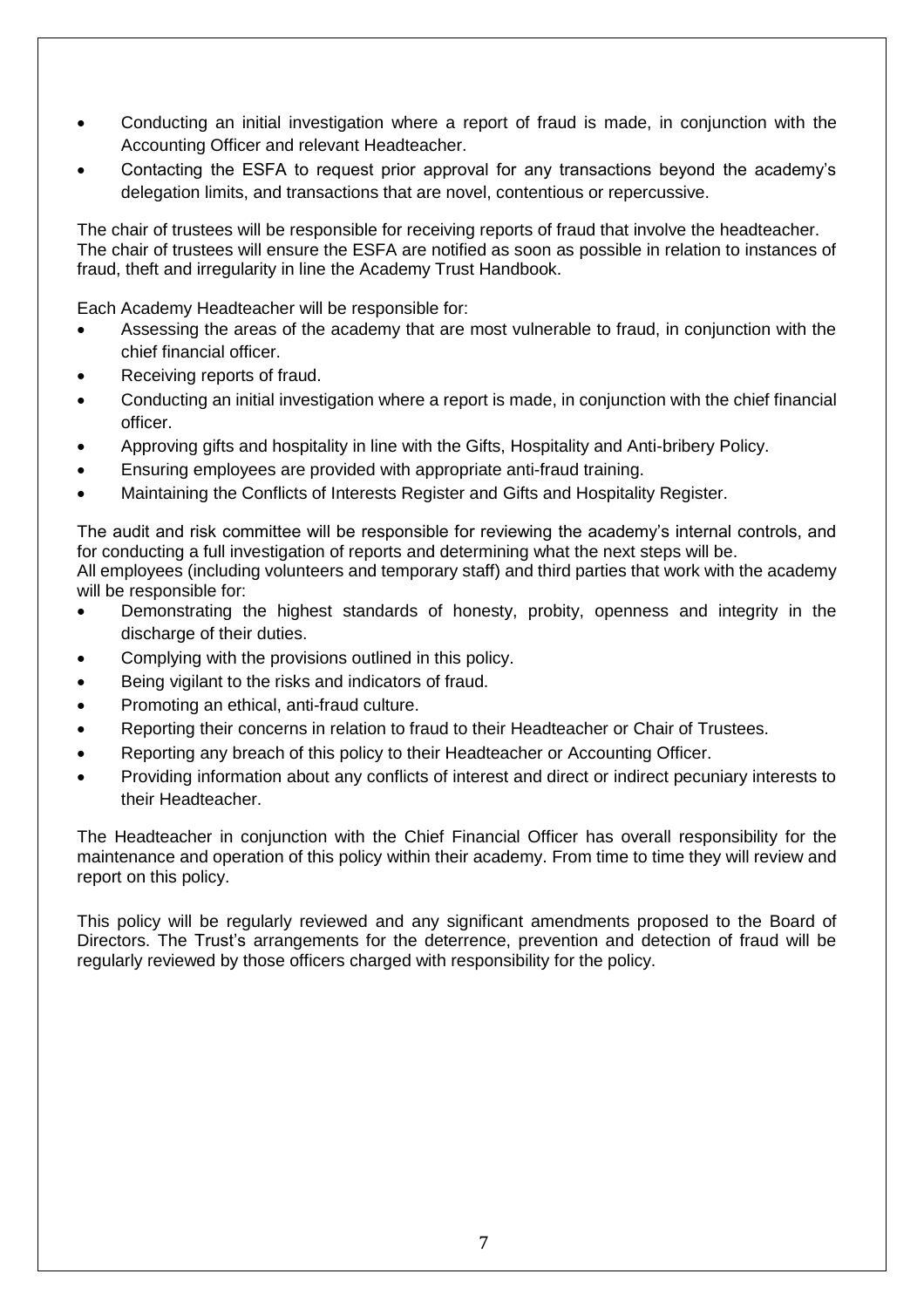# **APPENDIX 1 – Indicators for potential fraud**

## **Personal motives for fraud**

- Personnel believe they receive inadequate compensation and/or rewards, e.g. recognition, job security, holidays or promotions
- Expensive lifestyle, e.g. cars and holidays
- Personal problems, e.g. gambling, alcohol, drugs or debt
- Unusually high degree of competition or peer pressure
- Related party transactions (business activities with personal friends, relatives or their companies)
- Conflicts of interest
- Disgruntled employee, e.g. being recently demoted or reprimanded
- Recent failure associated with specific individual
- Personal animosity or professional jealousy

## **Organisational motives for fraud**

- Organisation experiencing financial difficulty
- Tight or unusually tight time deadlines to achieve level of outputs
- Organisational governance lacks clarity, direction or substance
- Organisation closely identified with, or dominated by, one individual
- Organisation under pressure to show results, e.g. budgetary matters or exam results
- Organisation recently suffered disappointment or consequences of bad decisions
- Organisation wants to expand its scope or obtain additional funding
- Funding award or contract for services is up for renewal or continuation
- Organisation due for a site visit by auditors, Ofsted or others
- Organisation recently affected by new and/or changing conditions, e.g. regulatory, economic or environmental
- Organisation faces pressure to use or lose funds to sustain future funding levels
- Record of previous failure(s) by one or more organisational areas, associated business or key personnel
- Sudden change in organisation practice or pattern of behaviour

# **Weakness in internal controls**

- There is a general lack of transparency about how the organisation works, and its procedures and controls
- Management demonstrates a lack of attention to ethical values including a lack of communication regarding the importance of integrity and ethics, a lack of concern about the presence of temptations and inducements to commit fraud, a lack of concern regarding instances of fraud, and no clear fraud response plan or investigation policy
- Management fails to specify and/or require appropriate levels of qualifications, experience or competence for employees
- Management displays a penchant for taking risks
- Lack of an appropriate organisational and governance structure with defined lines of authority and reporting responsibilities
- Organisation lacks policies and communication relating to individual accountability and best practice, e.g. related to procurement, expenses, use of alcohol and declarations of interest
- Lack of personnel policies and recruitment practices
- Organisation lacks personnel performance appraisal measures or practices
- Management displays a lack of commitment towards the identification and management of risks relevant to the preparation of financial statements
- There is inadequate comparison of budgets with actual performance and costs, forecasts and prior performance – there is also no regular reconciliation of control records and a lack of proper reporting to the governing board
- Management of information systems is inadequate, e.g. no policy on ICT security, computer use, verification of data accuracy, or completeness or authorisation of transactions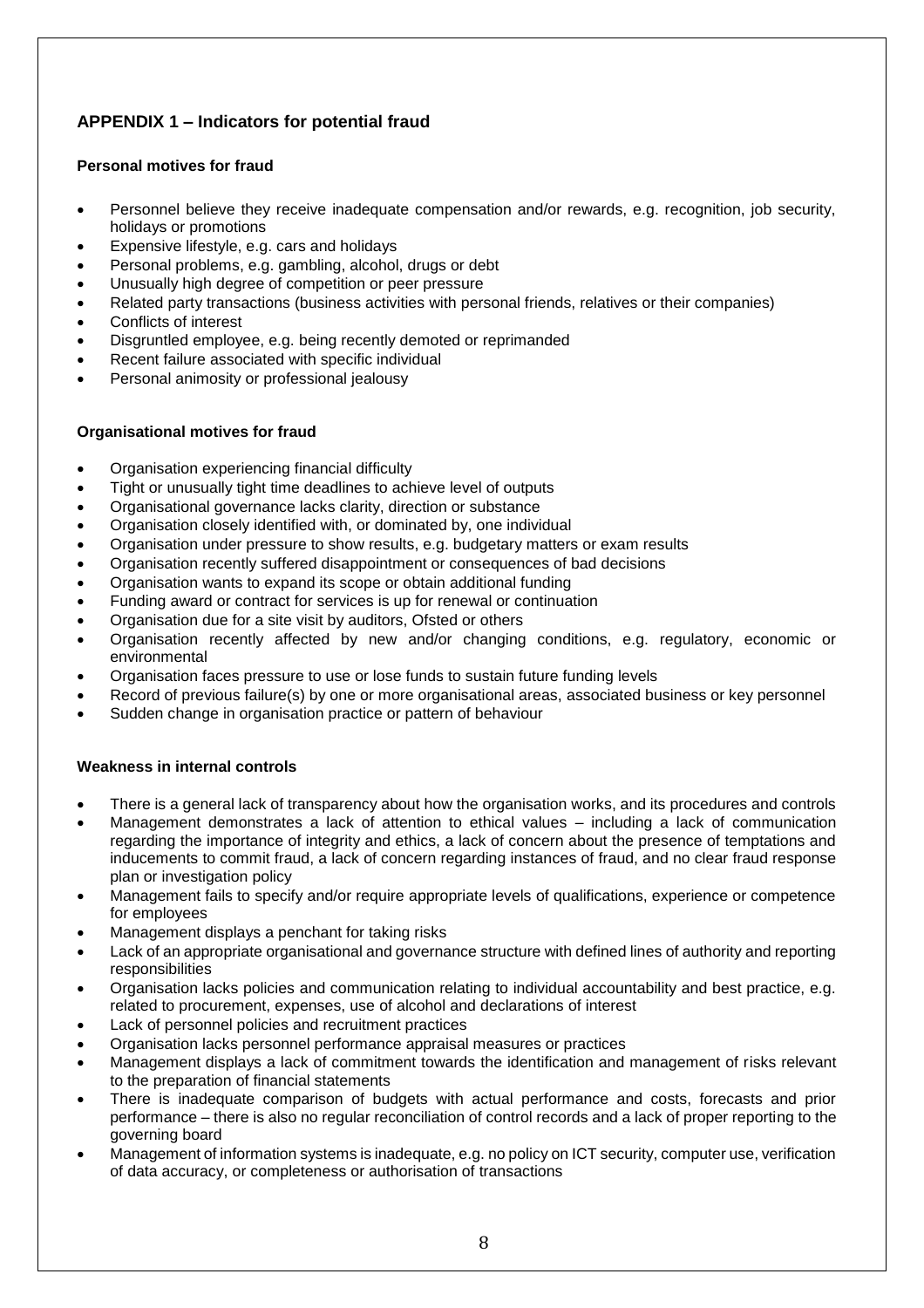- There is insufficient physical security over facilities, assets, records, computers, data files and cash
- Failure to compare existing assets with related records at reasonable intervals
- There is inadequate or inappropriate segregation of duties regarding initiation, authorisation and recording of transactions, maintaining custody of assets and alike
- Accounting systems are inadequate, i.e. they have an ineffective method for identifying and recording transactions, no tracking of time periods during which transactions occur, insufficient description of transactions and to which account they should be allocated to, no easy way to know the status of funds on a timely basis, no adequate procedure to prevent duplicate payments or missing payment dates
- Purchasing systems and/or procedures are inadequate, e.g. poor or incomplete documentation to support procedure, purchase, payment or receipt of goods or services
- Subcontractor records and/or systems reflect inadequate internal controls
- There is a lack of internal, ongoing monitoring of controls which are in place and/or failure to take any necessary corrective actions
- Management is unaware of or displays a lack of concern regarding applicable laws, e.g. Companies Act, Charities Act
- Specific problems and/or reportable conditions identified by prior audits or other means of oversight have not been corrected
- No mechanism to exists to inform management, directors, trustees or governors of possible fraud
- General lack of management oversight

## **Transactional indicators**

- Related party transactions with inadequate, inaccurate, or incomplete documentation or internal controls, e.g. business activities with friends
- Not-for-profit entity has for-profit counterpart with linked infrastructure, e.g. shared board of trustees,
- Specific transactions that typically receive minimal oversight
- Previous audits with findings of questioned costs, evidence of non-compliance with applicable laws or regulations, weak internal controls, a qualified audit opinion, or an inadequate management response to any of these issues
- Transactions and/or accounts which are difficult to audit and/or subject to management judgement and estimates
- Multiple sources of funding with inadequate, incomplete or poor tracking, failure to segregate funds, or existence of pooled funds
- Unusual, complex or new transactions, particularly if they occur at year end or end of reporting period
- Transactions and accounts operating under time constraints
- Cost sharing, matching or leveraging arrangements where industry money or other donation has been put into a foundation without adequate controls to determine if money or equipment has been spent/used and whether it has gone to allowable costs and at appropriate and accurate valuations
- Outside entity provided limited access to documentation
- Travel accounts with inadequate, inaccurate or incomplete documentation or poor internal controls, variances between budgeted amounts and actual costs, claims in excess of actual expenses, reimbursement for personal expenses, claims for non-existent travel, or collecting duplicate payments
- Credit card accounts with inadequate, inaccurate or incomplete documentation or internal controls such as appropriate authorisation and review
- Accounts in which activities, transactions or events involve handling of cash
- Presence of high cash deposits maintained with banks
- Assets which are of a nature easily converted to cash (e.g. small size, high value, high marketability or lack of ownership identification) or easily diverted to personal use (e.g. cars or houses)
- Accounts with large or frequent shifting of budgeted costs from one cost centre to another without adequate justification
- Payroll system has inadequate controls to prevent an individual being paid twice or paid for non-delivery or non-existence
- Payroll system is outsourced but there is poor oversight of starters, leavers and payments
- Consultant and subcontract agreements which are vague regarding the work, time period covered, rate of pay or product expected
- There is a lack of proof that a product or service was actually delivered by a consultant or subcontractor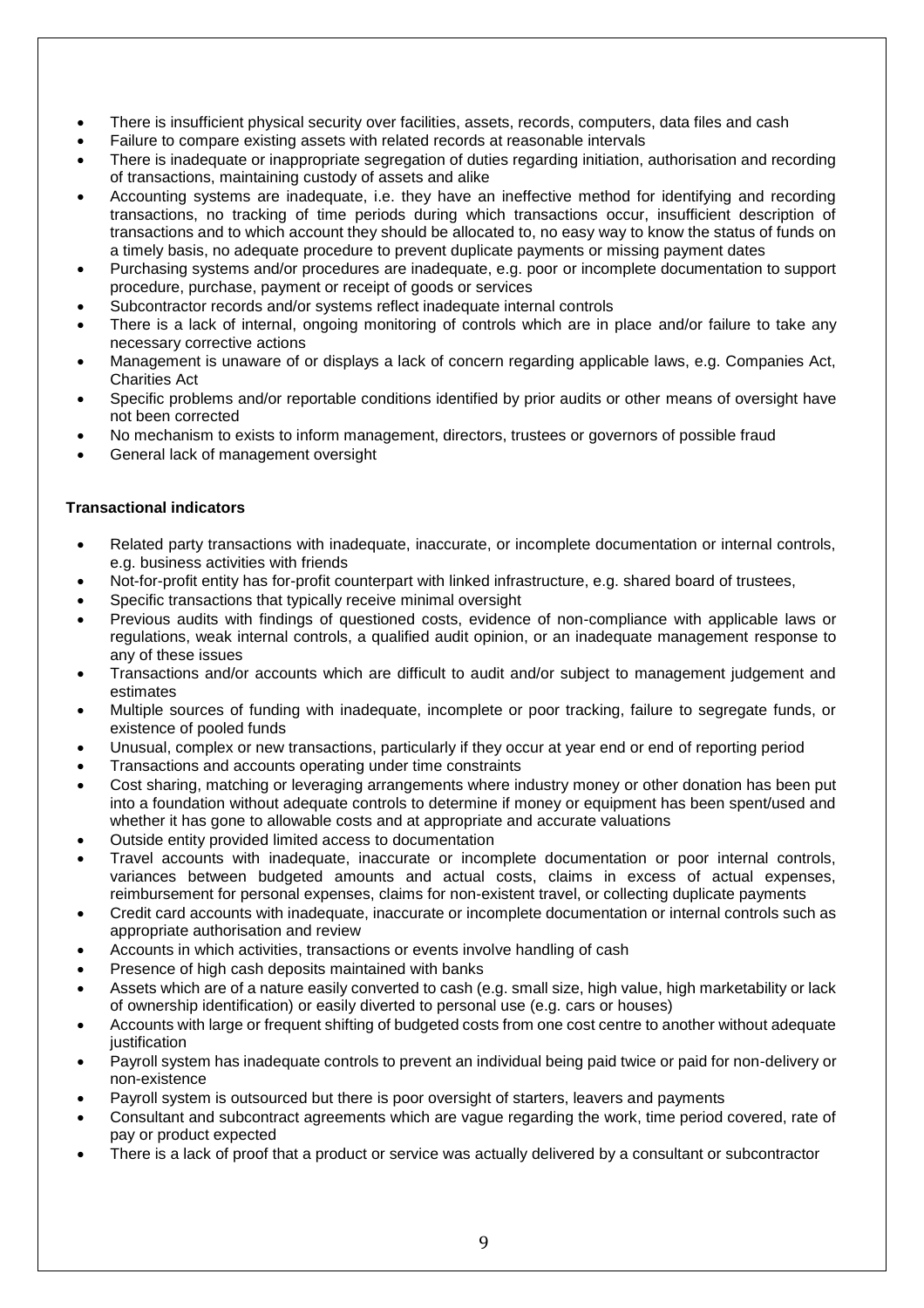• Sudden and/or rapid growth of newly contracted or existing education providers, e.g. significant increase in pupil numbers for newly contracted providers

#### **Methods used to commit and/or conceal fraud**

- Employee indicators such as:
- Eagerness to work unusual hours
- Access to or use of computers at unusual hours
- Reluctance to take leave or seek support
- Insistence on doing their job alone
- Refusal of promotion or reluctance to change their job
- Auditor/employee issues such as:
- Refusal or reluctance to provide information or hand over documents
- Unreasonable explanations
- Annoyance or aggressive responses to questions or requests, in an attempt to deter auditors
- Trying to control the audit process
- Employee blames a mistake on a lack of experience with financial requirements or regulations governing funding
- Promises of cooperation followed by subsequent excuses to limit or truncate cooperation
- Subtle resistance
- Answering a question that was not asked
- Offering more information than asked
- Providing a lot of information in some areas and little to none in others
- Explaining a problem by saying "we've always done it that way", "someone from the government told us to do it that way" or "Mr X told us to do it that way"
- A tendency to avoid personal responsibility, e.g. overuse of "we" and "our" rather than "I"
- Blaming someone else
- Too much forgetfulness
- Trying to rush the audit process
- Uncharacteristic willingness to settle questioned costs in an attempt to deter further investigation or analysis
- General indicators such as:
- A general lack of transparency about how the organisation works and its procedures and controls
- Fabricated explanations to support inability or unwillingness to evidence transactions or assets, such as stated loss of electronic data or theft of business records

# **Record keeping, banking and other**

- Documents that are missing, copied, written in pencil, altered, or that contain false signatures, the incorrect signature or no authorisation where it would be expected
- Deviation from standard procedures, e.g. all files but one handled in a particular way
- Excessive and/or poorly evidenced journal entries, unable to provide explanation for journal entries
- Transfer to or via any type of holding or suspension account
- Inter-fund company loans to other linked organisations
- Records maintained are inadequate, not updated or not reconciled
- Failure to disclose unusual accounting practices or transactions
- Unusual accounting practices or transactions, including:
	- o Uncharacteristic willingness to settle questioned costs
	- o Non-serial-numbered transactions or out-of-sequence invoices or other documents
	- o Creation of fictitious accounts, transactions, employees or charges
	- o Excessive or large cash transactions
	- o Payees have similar names or addresses
- Defining delivery needs in ways that can only be met by one source or individual
- Continued reliance on person or entity despite poor performance
- Treating non-business and/or personal goods or services as business transactions in financial records
- Misuse of directors loan account facility, e.g. deliberate miscoding of transactions in directors loan account to gain personal advantage